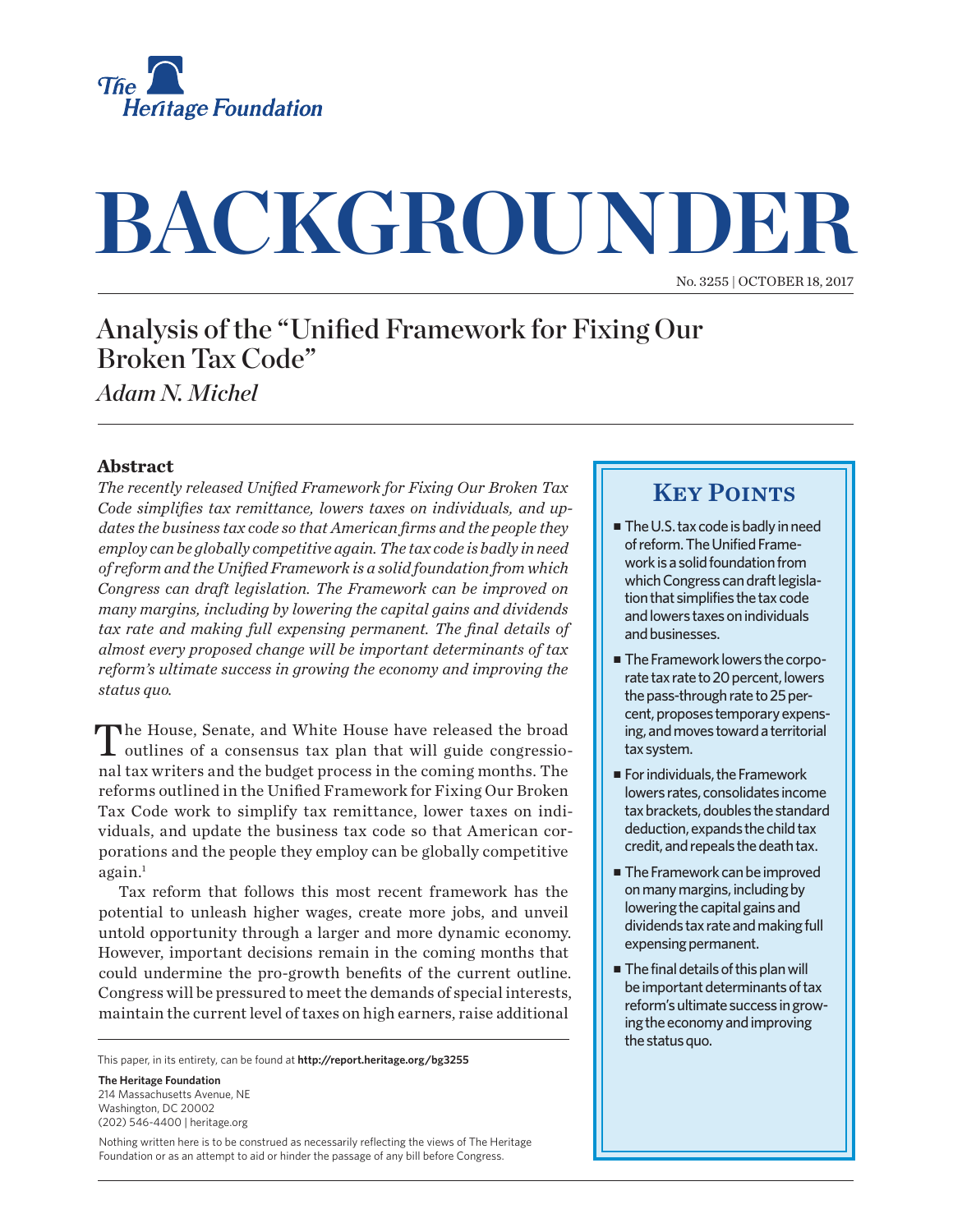revenue, and tax international profits. Each of these additional demands could erode the pro-growth nature of the current reform and must be resisted.

### **Business Tax Reform**

The Framework outlines six significant changes to modernize and reform the tax treatment of businesses in the U.S. Taken together these reforms would be a significant stimulus to the U.S. economy by attracting international business investment and jobs to America. There are, however, margins on which the Framework can be improved for greater economic growth and additional simplicity.

**Full Expensing.** The most pro-growth component of tax reform is permanent, full, and immediate expensing of all business costs. This provision alone could allow the economy to grow 5 percent larger and create one million jobs over the next decade.<sup>2</sup> Expensing allows companies to deduct the cost of investments immediately, such as the cost of building a new factory needed to hire additional workers.3 The Framework grants five years of expensing, but exempts structures from this simplification. In any final legislation, this provision should be made permanent and available to all investments.

Expensing should be easily expanded at little additional cost. A majority of expensing's cost is accumulated within the first few years of the policy change and steadily decreases thereafter.<sup>4</sup> Temporary expensing is also likely to increase the cost in the first few years as businesses shift investment up into the five-year window. Tax policy that distorts the timing of investments, such as temporary expensing, rather than changing the long-run level

of business investment, creates a one-time increase in investment that is not sustained over time.<sup>5</sup>

Permanent expensing must be a primary component of any tax reform plan that emphasizes economic growth and job creation. As the Framework evolves, Congress should resist the temptation to increase revenue by denying expensing for certain types of investments or inventories. Each additional carve-out would cut into the potential jobs and economic growth this change can achieve.

**20 Percent Corporate Rate.** U.S. businesses face the highest statutory corporate tax rates in the developed world. Using other measures of corporate taxes tells the same story: The United States ranks consistently as one of the worst in business tax environments.<sup>6</sup> Over the past few decades countries around the world have steadily lowered their corporate tax rates, leaving American businesses behind.

The Framework takes a bold step to move the U.S. corporate tax rate into line with those around the world. The plan calls for a 20 percent corporate tax rate, down from the current federal rate of 35 percent. A 20 percent federal corporate tax rate is the upper bound for global tax competitiveness. Even after adoption of this recommendation, when average state taxes are added in, the U.S. would still have an average cumulative tax rate higher than the worldwide average of 23 percent.<sup>7</sup>

The corporate income tax is an inefficient and economically destructive mechanism for raising revenue. It is effectively a *second* layer of tax, compounding the current 23.8 percent capital gains and dividends rate paid by individuals when corporate investments are realized as income.<sup>8</sup> The new pro-

1. U.S. Treasury Department, "Unified Framework for Fixing Our Broken Tax Code," September 27, 2017, https://www.treasury.gov/press-center/press-releases/Documents/Tax-Framework.pdf (accessed October 2, 2017).

- 5. Kyle Pomerleau, "Economic and Budgetary Impact of Temporary Expensing," Tax Foundation *Fiscal Fact* No. 561, October 4, 2017, https://taxfoundation.org/economic-budgetary-impact-temporary-expensing/ (accessed October 10, 2017).
- 6. Adam N. Michel, "The U.S. Tax System Unfairly Burdens U.S. Business," Heritage Foundation *Backgrounder* No. 3217, May 16, 2017, Chart 1, http://www.heritage.org/taxes/report/the-us-tax-system-unfairly-burdens-us-business.
- 7. Kari Jahnsen and Kyle Pomerleau, "Corporate Income Tax Rates around the World, 2017," Tax Foundation *Fiscal Fact* No. 559, September 7, 2017, https://taxfoundation.org/corporate-income-tax-rates-around-the-world-2017/ (accessed September 29, 2017).
- 8. The statutory 20 percent top marginal capital gains and dividends rate, plus the 3.8 percent surtax on net investment income.

<sup>2.</sup> Tax Foundation, "Options for Reforming America's Tax Code," June 6, 2016, https://files.taxfoundation.org/20170130145208/TF\_Options\_for\_Reforming\_Americas\_Tax\_Code.pdf (accessed September 29, 2017).

<sup>3.</sup> Adam N. Michel and Salim Furth, "For Pro-Growth Tax Reform, Expensing Should Be the Focus," Heritage Foundation *Issue Brief* No. 4747, August 2, 2017, http://www.heritage.org/taxes/report/pro-growth-tax-reform-expensing-should-be-the-focus.

<sup>4.</sup> Kyle Pomerleau and Scott Greenberg, "Full Expensing Costs Less Than You'd Think," Tax Foundation, June 13, 2017, https://taxfoundation.org/full-expensing-costs-less-than-youd-think/ (accessed October 2, 2017).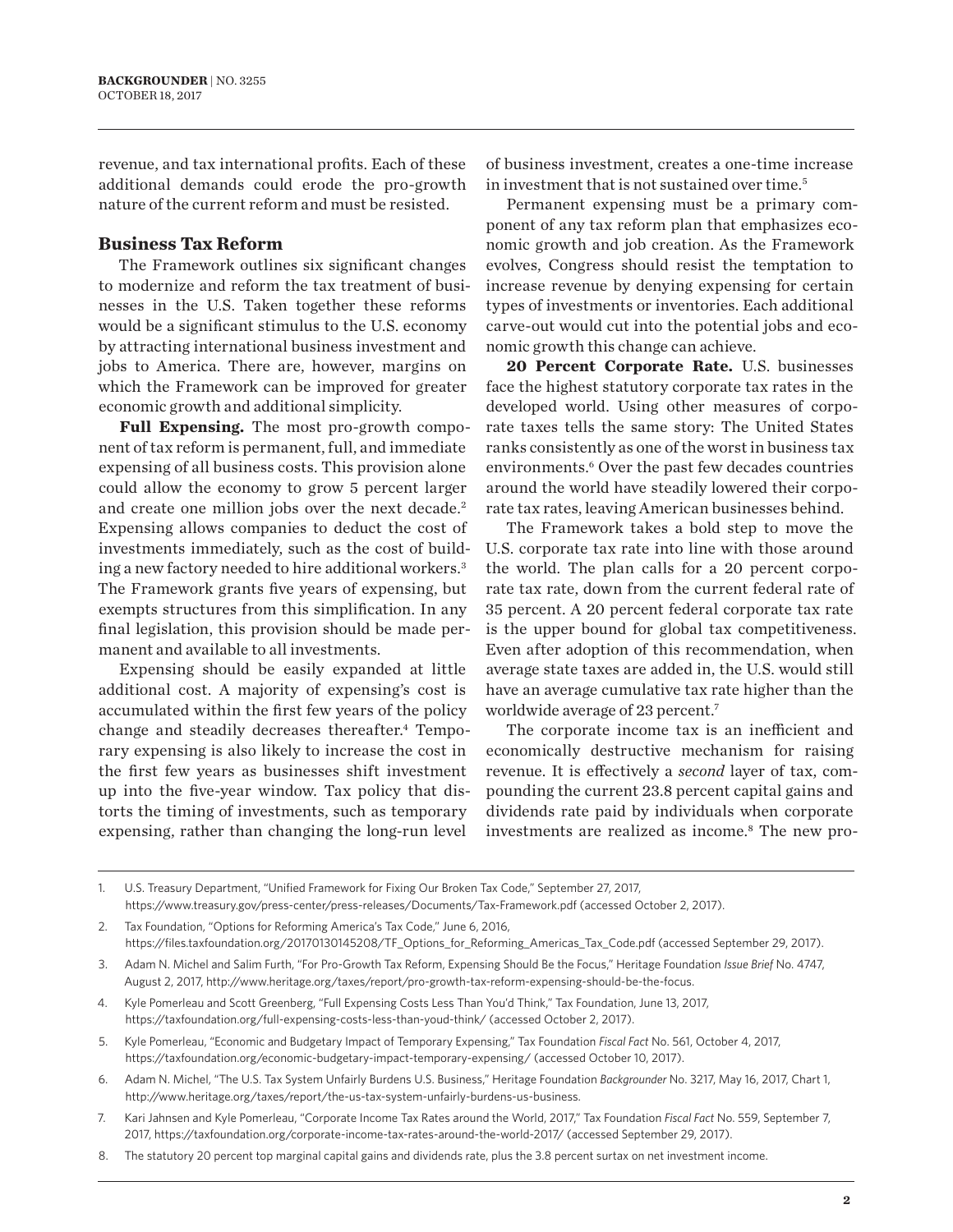posed federal top marginal effective tax rate on traditional C-corporation capital investments can be as high as 39 percent on some dividends (which is down from  $50.5$  percent).<sup>9</sup> This assumes that the capital gains and dividends tax remains at current levels, a topic the Framework does not directly address.

Paired with full expensing, a 20 percent corporate tax rate would encourage significant new investment in the U.S., which would primarily benefit workers through higher wages and more jobs.10

25 Percent Pass-Through Rate. Under the current tax code, pass-through businesses that pay tax through the individual tax code are taxed at a top marginal federal tax rate of 43.4 percent, a combination of a top income-tax rate of 39.6 percent and an additional 3.8 percent Obamacare tax on net investment.

The Framework creates a new 25 percent maximum tax rate on pass-through business income. The new 25 percent rate for pass-through income is a full 10 points lower than the proposed 35 percent rate for wage income. The Framework calls for unspecified rules to combat re-characterization of personal income into business income in order to prevent tax avoidance.

The proposed lower rate for pass-through income presents two serious challenges for congressional tax writers.11 First, anti-abuse rules to prevent income re-characterization between the 35 percent and 25 percent rates would either be arbitrary and unfair to certain types of businesses or subjective, easily gamed, and administratively complex. To mitigate this problem, Congress should work to keep the passthrough rate and top personal rate as similar and low as possible. Second, pass-through income does not face the second layer of capital gains and dividends taxes, thus a 25 percent pass-through rate would be tax-advantaged compared to the 39 percent top

effective rate for some business investments, particularly when paid out as dividends.<sup>12</sup> Congress can mitigate these problems by lowering the capital gains and dividends tax rate and further lowering the top marginal wage-income-tax rate.

**Territoriality.** The Framework claims to include a territorial corporate system that only taxes corporate income earned in the U.S. by allowing a 100 percent exemption for dividends from foreign subsidiaries. However, the Framework also mentions a possible international minimum tax that would undermine the benefits of a true territorial system.

A territorial system would replace the current U.S. custom of taxing the worldwide profits of American corporations if they want to bring those overseas profits back to the U.S. The current worldwide system is outdated and has resulted in over \$2.5 trillion in U.S. business profits being locked overseas.13 A territorial system, on the other hand, would put U.S. headquartered businesses on an equal footing with their foreign counterparts.

As part of the transition to the territorial system, the Framework taxes the approximately \$2.5 trillion of accumulated overseas profits at an unspecified rate, taxing illiquid assets at a lower rate. Often referred to as "deemed repatriation," this one-time tax should be as low as possible, and the revenue should only be used to support pro-growth reforms such as permanent full expensing and lower corporate rates.

Congress must also resist the temptation to levy an international minimum tax. The Framework specifically mentions taxing the global foreign profits of U.S. multinational corporations at a reduced tax rate. Levying a new tax such as this would constitute a backdoor reimplementation of the worldwide tax system. If Congress is worried about profit-shifting they should further lower the corporate tax rate and

<sup>9.</sup> A corporation first pays the new maximum statutory tax rate of 20 percent on each \$1 of profit, leaving \$0.80 of retained profit to be either distributed as a dividend or realized as capital gain. Then applying the individual's 23.8 percent tax rate to the \$0.80 leaves approximately \$0.61 out of the original \$1, resulting in a combined top marginal effective tax rate of about 39 percent on capital investments.

<sup>10.</sup> Adam N. Michel, "The High Price That American Workers Pay for Corporate Taxes," Heritage Foundation *Backgrounder* No. 3243, September 11, 2017, http://www.heritage.org/taxes/report/the-high-price-american-workers-pay-corporate-taxes.

<sup>11.</sup> Scott Greenberg, "Should the Corporate Rate and the Pass-Through Rate Be Identical?", Tax Foundation, July 13, 2017, https://taxfoundation.org/corporate-rate-pass-through-rate-parity/, (accessed October 2, 2017).

<sup>12.</sup> The 39 percent effective rate is only strictly true for qualified dividends. The capital gains tax rate may be lower in real terms depending on how long the stock is held, the interest rate, the inflation rate, and other variables.

<sup>13.</sup> Jeff Cox, "U.S. Companies Are Hoarding \$2.5 Trillion in Cash Overseas," CNBC, September 20, 2016, https://www.cnbc.com/2016/09/20/us-companies-are-hoarding-2-and-a-half-trillion-dollars-in-cash-overseas.html, (accessed October 2, 2017).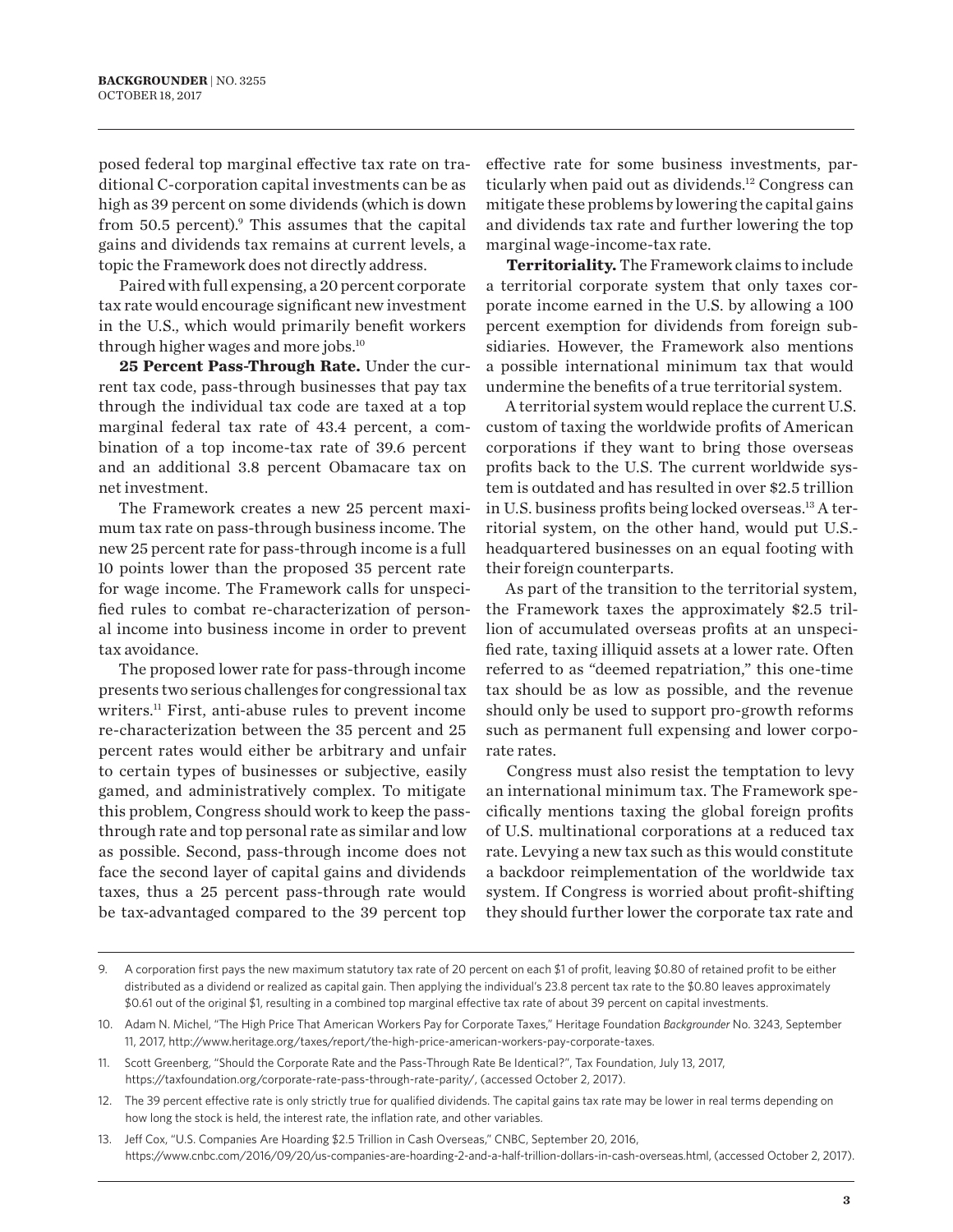strengthen income sourcing, expense allocation, and affiliated intercompany pricing rules—all of which can be used to shift profits outside the U.S.

**Limited Interest Deduction.** The Framework limits the current unlimited deduction for net interest expense for C-corporations but does not specify the limit. The current interest deduction keeps debtfinanced investment from undergoing an additional layer of tax when it is collected and taxed as income by the lender. However, this creates a bias in favor of debt financing and against equity financing, which does face two layers of tax. Interest should be completely disregarded from the tax system, taxable to the lender and deductible to the borrower, or the opposite, taxable to the borrower and deductible to the lender.<sup>14</sup> Disregarding interest and other financial transactions both dramatically simplifies the tax system and raises revenue that can be used to reduce tax rates.

The current treatment of interest in the tax code is neither uniform nor ideal. Many forms of interest expenses are not deductible to the individual and can often escape taxation when distributed to international or other tax-preferred entities. Ideally, the Framework would choose one fully consistent treatment of interest and implement it across the tax code.

Short of fixing the whole system, a partial limit on the net interest deduction is an acceptable compromise to bring partial parity between debt and equity financing, could help as an anti-base erosion tool in international taxation, and would raise revenue for other pro-growth reforms. Limiting the interest deduction should only be undertaken if paired with permanent full expensing and lower corporate tax rates.15

**Special Interest Subsidies.** The Framework explicitly eliminates the Section 199 productionactivities deduction for domestic manufacturers, and "repeals or restricts" most other special exclusions and deductions.<sup>16</sup> Eliminating business tax subsidies will be politically difficult, but the Framework should be commended if it indeed is able to rid the tax code of these provisions, using the savings generated to lower tax rates for all businesses.

To strengthen the Framework further, Congress should repeal every special interest subsidy in the tax code.17 The Framework explicitly protects both the research-and-development and low-income housing tax credits. Although politically popular, these credits are no different than any other subsidy the government uses to pick winners and losers in the market.<sup>18</sup> Every business tax subsidy should be eliminated.

#### **Individual Reform**

The Framework outlines additional reforms for individual taxpayers to lower rates and simplify tax remittance. Many yet-to-be-determined details of each reform—and their interactions—are crucial to how the current Framework would impact specific taxpayers. Although middle-class tax cuts are an important part of updating the tax code, Congress's focus should remain on simplification, eliminating unfair and economically harmful tax privileges, lowering marginal tax rates, and implementing the most pro-growth business tax reforms.

**Lowers Individual Tax Rates.** The Framework lowers rates and consolidates tax brackets for individuals. The three new income-tax brackets (down from seven) are 12 percent, 25 percent, and 35 percent. The top marginal rate is lowered from 39.6 percent. The plan mentions an additional fourth top rate may be added to ensure distributional neutrality.

The Framework does not include income brackets for the new tax rates, so little can definitively be said about how total tax liabilities would change,

<sup>14.</sup> Curtis Dubay, "An Alternative Way to Treat Interest Properly in Tax Reform," Heritage Foundation *Issue Brief* No. 4465, September 30, 2015, http://www.heritage.org/taxes/report/alternative-way-treat-interest-properly-tax-reform.

<sup>15.</sup> Alan Cole, "Interest Deductibility—Issues and Reforms," Tax Foundation *Fiscal Fact* No. 548, May 4, 2017, https://taxfoundation.org/interest-deductibility/ (accessed September 29, 2017).

<sup>16.</sup> Internal Revenue Code, § 199 (2017).

<sup>17.</sup> Special interest tax subsidies are different from "tax expenditures" as defined by the Joint Committee on Taxation or the Office of Management and Budget. Tax subsidies do not include those items that correct for double taxation, such as the lower rate on capital gains and dividends or accelerated depreciation.

<sup>18.</sup> Chris Edwards and Vanessa Brown Calder, "Kill the Loopholes, Including the One for 'Low-Income Housing,'" *The Wall Street Journal*, September 18, 2017, https://www.wsj.com/articles/kill-the-loopholes-including-the-one-for-low-income-housing-1505774844 (accessed September 29, 2017), and Jason J. Fichtner and Adam N. Michel, "Can a Research and Development Tax Credit Be Properly Designed for Economic Efficiency?" Mercatus Center, July 14, 2015, https://www.mercatus.org/publication/can-research-and-developmenttax-credit-be-properly-designed-economic-efficiency (accessed September 29, 2017).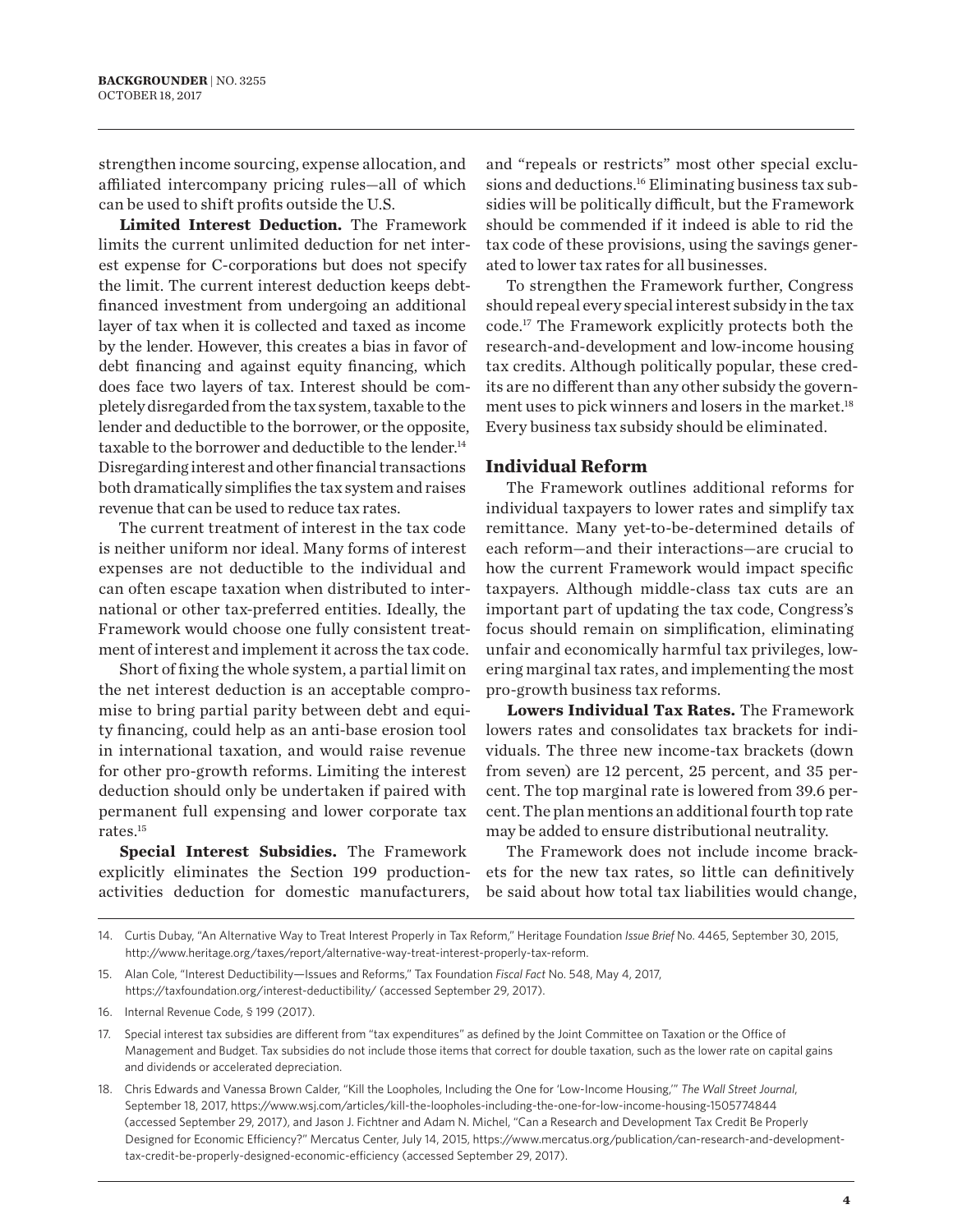especially when changes to deductions and credits are considered.

Consolidating the brackets and lowering the top marginal rate would provide simplification of the system and should provide lower tax liabilities for most taxpayers. However, adding a fourth higher bracket would significantly undermine the benefits of the proposed reforms by decreasing incentives to work, save, and invest.

**Increases the Standard Deduction.** The Framework almost doubles the standard deduction, consolidating the additional standard deduction and personal exemptions into the one larger deduction. For married joint filers the deduction would be \$24,000 and for single filers, \$12,000. The expanded deduction effectively increases a zero percent tax bracket, probably fully encompassing the current bracket now paying the 10 percent income-tax rate.

The proposed system of deduction and exemption consolidation and expansion is a simplification of the current code that should be both fairer and easier to administer, but could have the unintended consequence of leaving a smaller number of people footing the income-tax bill. Depending on the design, this increase would likely exempt more people from paying any income tax at all. Fewer people paying income taxes would have the unfortunate side effect of the government appearing to cost less for those taxpayers. Decreasing the number of income-tax paying households would lower the cost of future government expansions for those taxpayers who do not pay income tax, which could lead to higher overall taxes in the future.

**Expands the Child Tax Credit.** The Framework repeals the personal exemption for dependents, "significantly increases" the Child Tax Credit (CTC), and increases the income limits at which the credit currently begins to phase out. A new non-refundable credit of \$500 for non-child dependent care is also included.

Taken together, it is uncertain how these changes would ultimately alter the current tax preference for having children. To replace the full value of the dependent exemption for a taxpayer in the 25 percent bracket, assuming no other changes in the current

tax system, the CTC would need to be doubled, an increase of about \$1,000. Paired with the new, larger standard deduction and a lower tax rate, most families could see a lower tax liability with no increase or a much smaller increase in the CTC.

Tax reform that prioritizes economic growth should limit any increases in the CTC and standard deduction that are not strictly making up for changes elsewhere in the tax code. These sorts of incentives have little impact on economic growth and the lost revenue would be better used for lowering marginal tax rates.

**Changes Itemized and Other Deductions.**  The Framework claims to eliminate most itemized deductions—without detailing the specifics. The home mortgage interest and charitable contributions deductions are explicitly retained. The Framework also uses general language about retaining tax benefits that "encourage work, higher education and retirement security."19

Although not explicitly mentioned, it is important for Congress to eliminate the state and local tax deductions. Allowing taxpayers to write off the cost of state and local income, sales, and property taxes, and exclude municipal bond interest, benefits only a minority of taxpayers and creates a federal subsidy for the expansion of government at the state level. This forces people in low-tax states to subsidize biggovernment in states like California, Illinois, and New York. The elimination of these deductions could allow federal tax rates to decline by as much as 16.4 percent and an average of 7.3 percent.<sup>20</sup> The state and local tax deductions are bad policy and unfair: Congress must eliminate them as part of tax reform.

As the Framework develops further, Congress should include reforms to those programs that are intended to encourage work, such as the Earned Income Tax Credit, but not expand them. The rules and eligibility requirements for retirement savings should be simplified, contribution thresholds should be expanded, and restrictions on disbursements should be reduced or eliminated. Congress should eliminate federal tax credits for higher education because they increase complexity, distort incentives, and drive up cost.

<sup>19.</sup> U.S. Treasury Department, "Unified Framework," p. 5.

<sup>20.</sup> Rachel Greszler, Kevin D. Dayaratna, and Michael Sargent, "Why Pro-Growth Federal Tax Reform Should Eliminate State and Local Tax Deductions," Heritage *Backgrounder* No. 3256, October 16, 2017, http://www.heritage.org/taxes/report/why-tax-reform-should-eliminatestate-and-local-tax-deductions.